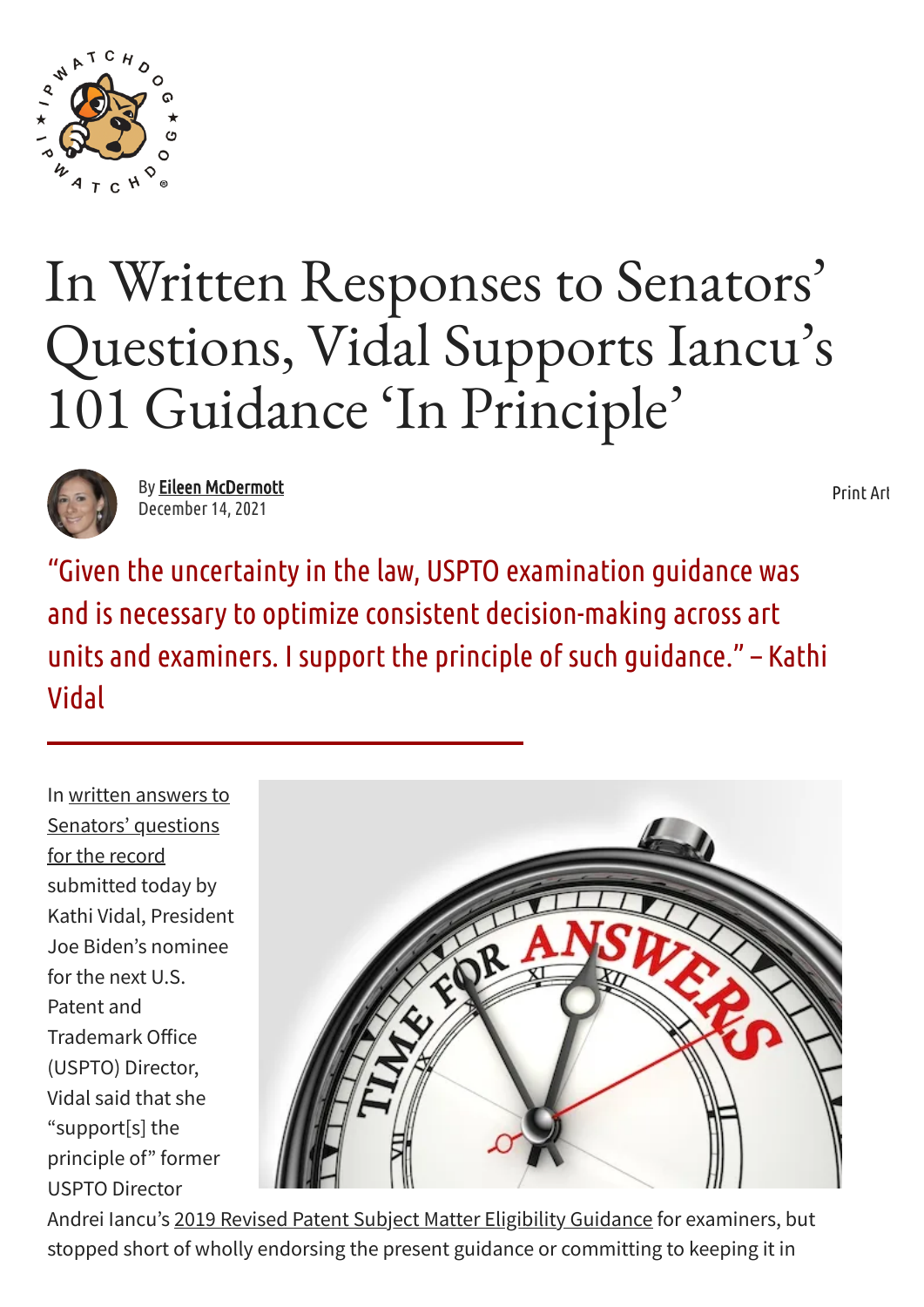place. Instead, Vidal said she would review the guidance in light of intervening case law and comments on the USPTO's study on the state of patent eligibility jurisprudence to determine if updates are needed.

Only Senator Thom Tillis (R-NC) asked Vidal directly about her approach to patent eligibility. The topic also came up in her response to Senator Chuck Grassley's (R-IA) query about which policies of the previous administration she would keep in place, to which she replied that she would continue reforms made "in patent strength, trademark registry integrity, transparency and inclusiveness." As part of that, Vidal said she would "also review and update as appropriate guidance on 101 (patent eligibility) based on the results of USPTO study Senators Tillis, Hirono, Cotton and Coons requested on the current state of patent eligibility jurisprudence in the United States and on how that jurisprudence has impacted investment and innovation and based on intervening law since the last update in October 2019."

Additionally, Vidal said she would review stakeholder feedback on the Patent Trial and Appeal Board (PTAB) solicited under Iancu "to determine if prior policies strike the right balance and whether more is needed."

But in her reply to Tillis' more direct question on Iancu's examiner guidance, Vidal punted on addressing whether she actually supports it.

Tillis asked: "As you know, the previous USPTO Director issued examiner guidance related to patent eligibility. Do you support that guidance?"

And Vidal replied: "Given the uncertainty in the law, USPTO examination guidance was and is necessary to optimize consistent decision-making across art units and examiners. I support the principle of such guidance."

During her [recent hearing](https://www.ipwatchdog.com/2021/12/01/vidal-agrees-eligibility-needs-clarity-senate-judiciary-committee-questioning-nominees/id=140702/) in the Senate Judiciary Committee, as well as in her written responses, Vidal acknowledged that today's jurisprudence on patent eligibility "provides neither clarity nor consistency," and implied that the current examiner guidance is presently consistent with the law. But her written responses raise a question about whether her promises to review the guidance in light of intervening jurisprudence –which she admits is chaotic – might actually roll back some of the benefits Iancu's changes brought for patent owners.

## **PTAB and Big Tech Abuse in Focus**

All of the senators who submitted questions for the record asked Vidal about her plans for the PTAB. Vidal echoed the sentiment of other [patent stakeholders](https://www.ipwatchdog.com/2021/09/16/celebrating-the-america-invents-act-ten-years-on-many-ip-stakeholders-say-time-for-second-look/id=137631/) who have commented on the topic that, with 10 years of data accumulated since PTAB proceedings were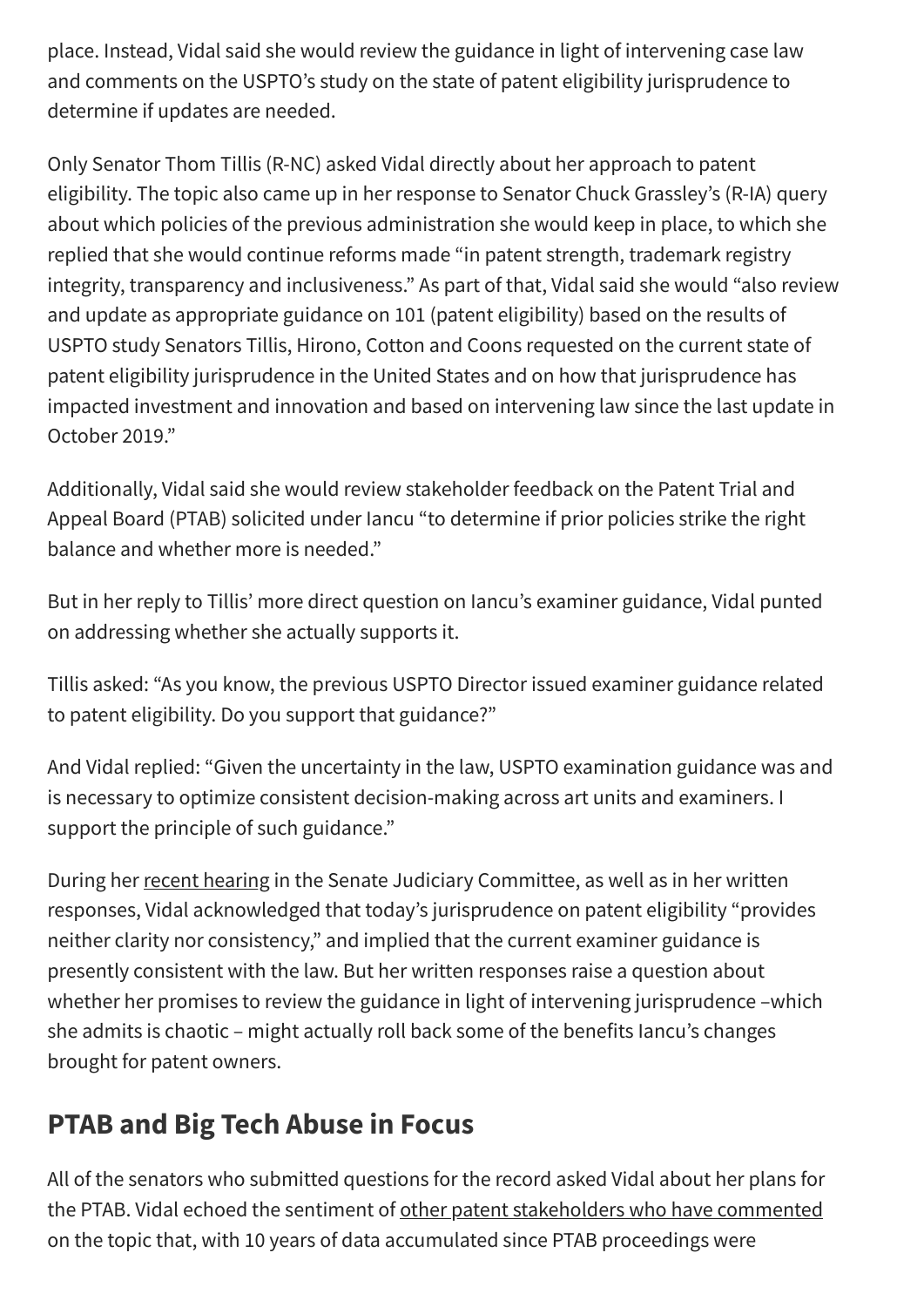implemented, it may be time to review and potentially revise the procedures. She explained:

*For example, I know based on my experiences (representing both patentees and patent challengers), and through common knowledge, that there is a wide disparity in how different courts deal with the parallel proceedings issue (a patent being challenged simultaneously in both the USPTO and in another tribunal such as district court) and related issues (estoppel, motions in limine related to IPRs and PGRs). Some judges will stay a parallel proceeding once an IPR/PGR is filed, some wait for institution, and some rarely stay. Beyond that, there are other criteria for stay that vary by tribunal, judge and individual case. The impact these procedures may have on small inventors or SME's (Small to Medium-Sized Enterprises), and potential abuses of the IPR/PGR process these procedures allow, should be evaluated to inform potential changes to PTAB practice.*

Senators John Kennedy (R-LA) and Marsha Blackburn (R-TN) each asked several questions related to the PTAB and the potential imbalances in the system that may favor Big Tech over small inventors. Kennedy asked if Vidal agrees with the general proposition that the USPTO examination and PTAB processes favor Big Tech and Vidal replied that, while litigation of any kind can disadvantage small entities, "the USPTO applies the same statutory requirements during patent examination and in PTAB adjudications for all, regardless of the size of the applicant, patent owner or petitioner." She also pointed to the Office's fee discounts for small and micro entities for patent examination and maintenance, as well as for PTAB appeals, including the USPTO's pro bono program for patent prosecution and soon-to-be pilot for PTAB appeals. As to concerns over serial filings by Big Tech companies, Vidal said "[t]he latter is somewhat ameliorated by the PTAB's ability to exercise its discretion under *General Plastic Co., Ltd. V. Canon Kabushiki Kaisha*, IPR2016- 01357 (PTAB Sept. 6, 2017) (precedential), to prevent the filing of multiple challenges against the same patent."

Blackburn asked Vidal to comment on pending lawsuits against former USPTO Director Michelle Lee that accuse Lee of "stacking the intellectual property system against inventors" and how Vidal would ensure that such stacking is addressed. Vidal replied: "To the extent there is concern the USPTO and the patent system are stacked to favor large companies and against small inventors, that can diminish confidence in our IP system and can impact innovation and investment in the same. It needs to be investigated."

She also noted in her reply to Blackburn's question about whether she, like Lee, has represented Silicon Valley clients in patent matters, that she has had clients across the spectrum, from Fortune 100 and Silicon Valley companies to underrepresented individuals.